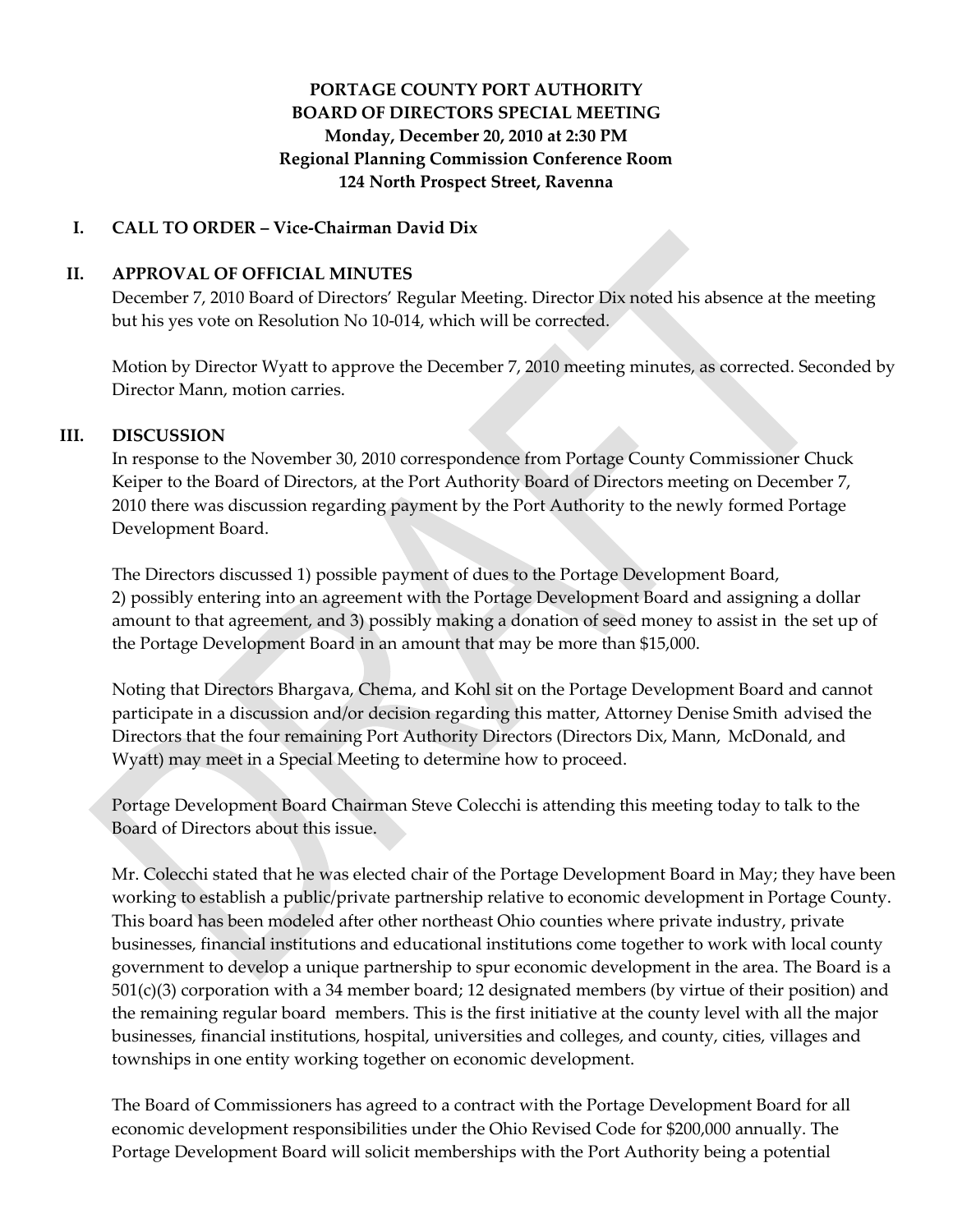member. Memberships are being finalized with Robinson Memorial Hospital, Kent State University, Hiram College, Davey Tree, Schneller, Delta Systems, and the banks. The Portage Development Board is asking for a three year commitment with dues at \$5,000 a year.

Mr. Colecchi stated that there was a recent Prosecutor's Opinion that the Roetzel & Andress invoice for \$15,000 for attorney fees for services provided to start up the Portage Development Board was not a proper expenditure of county funds. However, the obligation is still there since Attorney George Sarkis guided the formation of the Portage Development Board as a 501 (c)(3). Roetzel & Andress has agreed to refund the PCDED the \$15,000 and invoice the Portage Development Board.

Director Dix asked if there are issues to consider with the Board of Directors becoming members and paying dues of \$5,000 per year. Attorney Denise Smith responded that she cautions the Board of Directors that a public entity should have an agreement or a contract for the provision of certain services for the payment of dues. She added that she does not know if the new Board of Commissioners will reconsider this contract in part or in its entirety after the first of the year.

Director Dix asked if the Portage Development Board is abolished, would the Port Authority get its dues back? Attorney Smith responded that the Board of Commissioners cannot abolish the Portage Development Board but could agree to pull the \$200,000 in support.

Director McDonald asked if the \$200,000 from the county included salaries? He also stated that he had read in the last meeting minutes and has also heard that the county was committing \$300,000. Mr. Colecchi responded that the original 2010 budget had funding of \$265,000 plus an in kind support. The Portage Development Board was looking for that amount in support. The 2011 budget was \$230,000; the \$200,000 was a compromise amount. He added that the Portage Development Board annual operating expenses are about \$450,000. The Board must generate dues and other financial support and cut back on the original staffing recommendations to make up the difference.

Director Dix asked if there is any difficulty with the Board of Directors entering an agreement with the Portage Development Board. Attorney Smith responded that she reviewed the Board of Commissioners' agreement, which each of the Directors has a copy of, with the Portage Development Board and that could be used as a template with several changes.

Director McDonald asked if the dues are \$5,000 or \$15,000; PCDED Director Ulik responded that there has been \$15,000 in the Port Authority budget for the past several years for this payment.

Mr. Colecchi added that he talked to T.N. Bhargava about the Port Authority paying \$15,000 per year; \$5,000 in dues and \$10,000 in contract services. There is a need for a contract spelling out services. Director McDonald asked what the Portage Development Board would provide in services to the Port Authority. Mr. Ulik responded that his time and Diana Fierle's time could be charged on an hourly basis, for example. Mr. Colecchi stated that the Portage Development Board will come back to the Board of Directors soon with a formal contract for consideration. Today, he is asking for a commitment for membership with the Portage Development Board.

Denise Smith agreed to work with Steve Colecchi on a contract for services for Board of Directors' consideration at the March meeting. The dues amount of \$5,000 agreed to should be acknowledged in that contract for services in the amount of \$10,000 for a commitment of \$15,000.